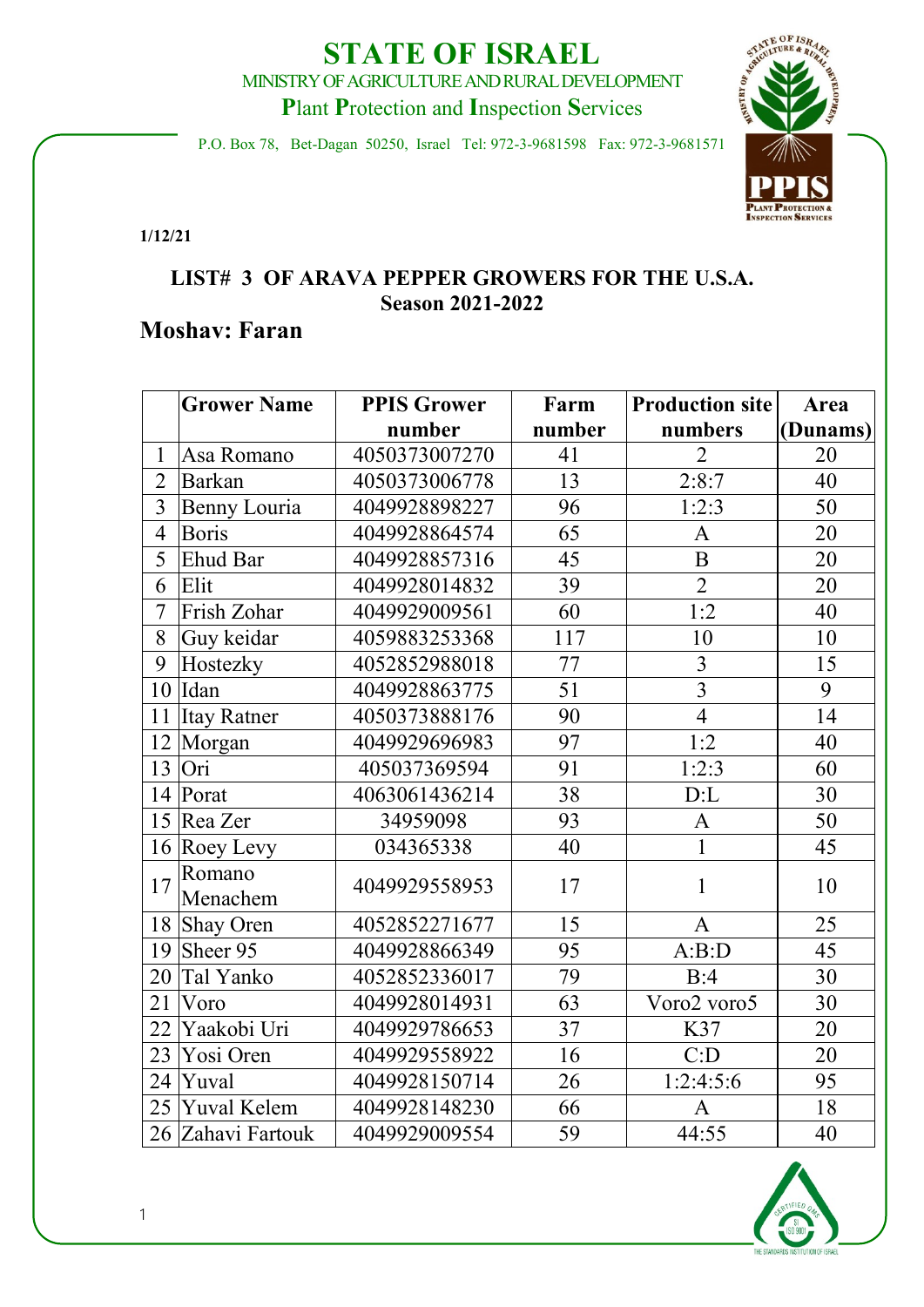### **STATE OF ISRAEL** MINISTRY OF AGRICULTURE AND RURAL DEVELOPMENT **P**lant **P**rotection and **I**nspection **S**ervices

P.O. Box 78, Bet-Dagan 50250, Israel Tel: 972-3-9681598 Fax: 972-3-9681571



### **Moshav: EinYahav**

| <b>Grower Name</b> | <b>PPIS Grower</b><br>number | Farm<br>number | <b>Production site</b><br>numbers | Area<br>(Dunams) |
|--------------------|------------------------------|----------------|-----------------------------------|------------------|
| Oren Amir          | 4049928242884                | 102            | 1:2:3:4:5                         |                  |
| Forem Doron        | 72895653                     | 56             | A:B:C:E                           |                  |

#### **Moshav : Hatzeva**

| <b>Grower Name</b> | <b>PPIS Grower</b><br>number | Farm<br>number | <b>Production</b><br>site numbers | Area<br>(Dunams) |
|--------------------|------------------------------|----------------|-----------------------------------|------------------|
| Dror Melzer        | 4049929089068                | 14             | 4:5                               |                  |
| `orem Amit         | 74050373381691               | 131            | $K1R-K2$                          | 30               |

### **Moshav : Beer Zofar**

|   | <b>Grower Name</b> | <b>PPIS Grower</b> | Farm   | <b>Production site</b> | Area     |
|---|--------------------|--------------------|--------|------------------------|----------|
|   |                    | number             | number | numbers                | (Dunams) |
|   | Eldar Eli          | 404992869858       | 53     | 1:3.4                  | 30       |
| 2 | Even Zur Gilo      | 066491291          | 98     | A                      | 10       |
| 3 | Friedman           | 064675002          | 51     | A                      | 20       |
| 4 | Hirsch             | 4049929558878      | 66     | D                      | 15       |
| 5 | Ishay Avni         | 4049928014818      | 90     |                        | 20       |
| 6 | Izraeli            | 4050373655075      | 78     | 4                      | 20       |
|   | Lazar              | 55535884           | 59     | 1:2.3                  | 30       |
| 8 | Motsafi            | 4039928912688      | 35     | 3                      | 10       |
| 9 | Ori Greenshtain    | 4063061512017      | 103    | E1                     | 10       |
|   | $10$ Oz Rahimi     | 4052852682589      | 95     | 3:4                    | 20       |
|   | 11 Rujum Ltd 84    | 515783520          | 84     | B                      | 10       |
|   | $12$ Sason         | 4049929102088      | 46     | A:B:C                  | 45       |
|   | $13$ Simon         | 4049928901125      | 81     | OR34                   | 20       |
|   | $14$ S.R.I         | 4056186794024O     | 48/93  |                        | 20       |
|   | 15 Yy              | 4049929923584      | 30     | YY12                   | 20       |